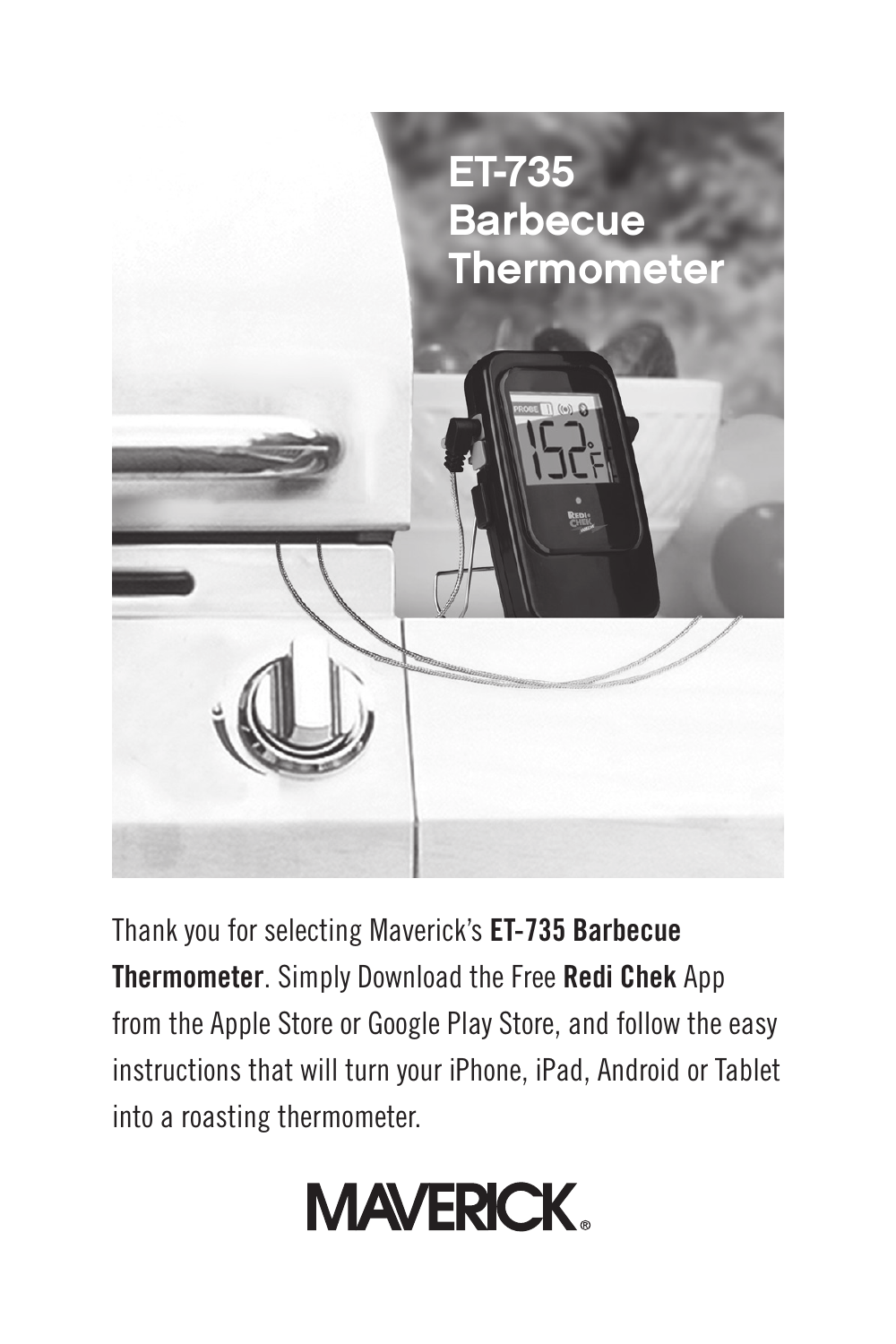# **Getting started**

## **Step 1:**

Preheat your grill, smoker or oven to your desired roasting temperature.



**Back of the ET-735 Barbecue Thermometer shown here**

#### **Step 2:**

Remove the **ET-735** Thermometer back cover with a small Phillips screwdriver. Install **2 AAA** batteries (not included) and replace back cover.

**2**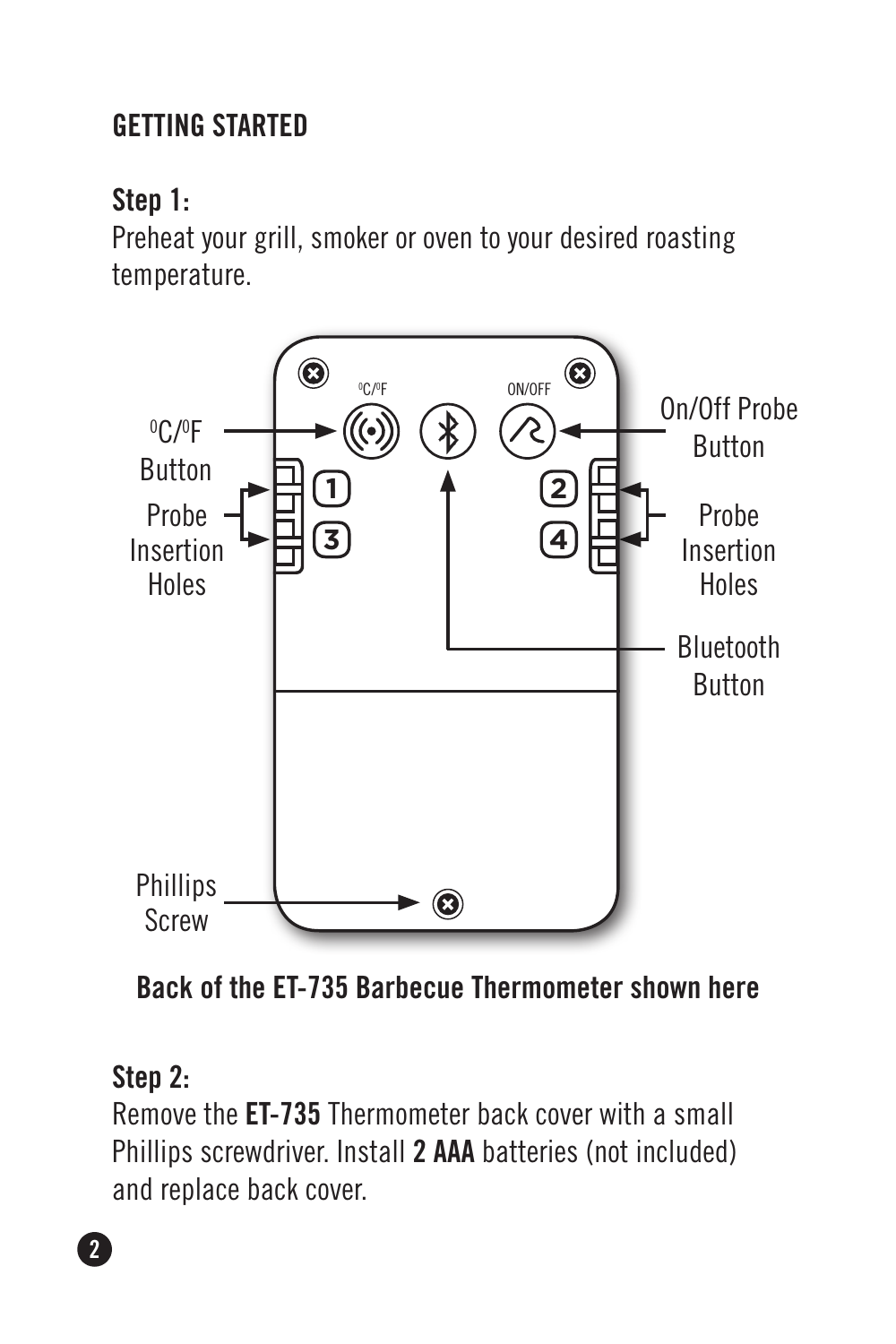

**Front of the ET-735 Barbecue Thermometer shown here**

#### **Step 3:**

Remove protective plastic film from the **ET-735** Thermometer front screen. On the back of the unit, press **ON/OFF Probe** button for 3 seconds. Blue LED and Bluetooth Icon will be blinking. If they don't blink, press **BLUETOOTH** Icon button to connect. Press **<sup>0</sup> C/0 F** button to select temperature mode.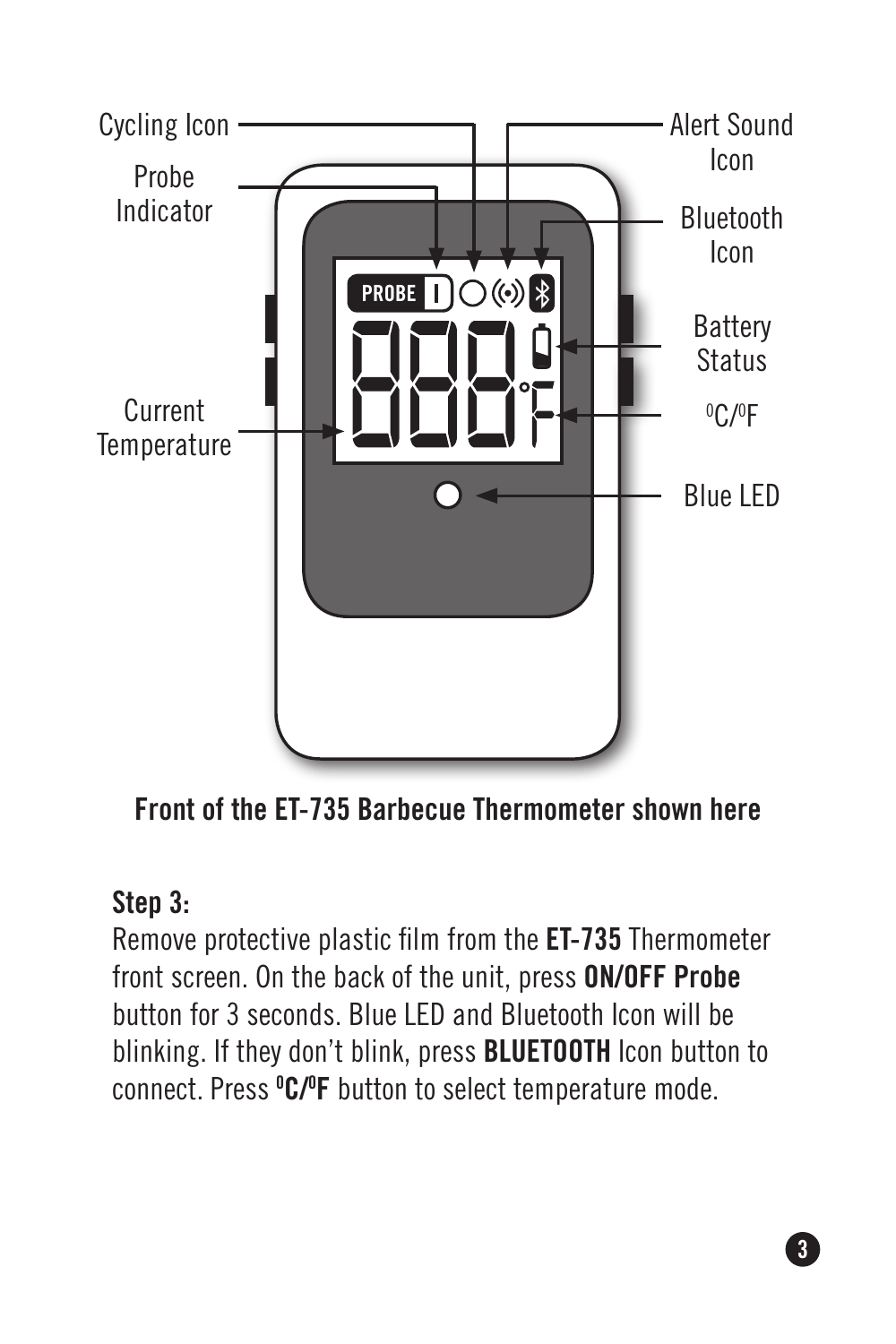

#### **Step 4:**

Open rubber cover and insert metal probe into slot **[1]**. On the front of the Thermometer, Probe indicator will be cycling 1, 2, 3, 4. Quickly press **ON/OFF Probe** button to set **Probe 1**.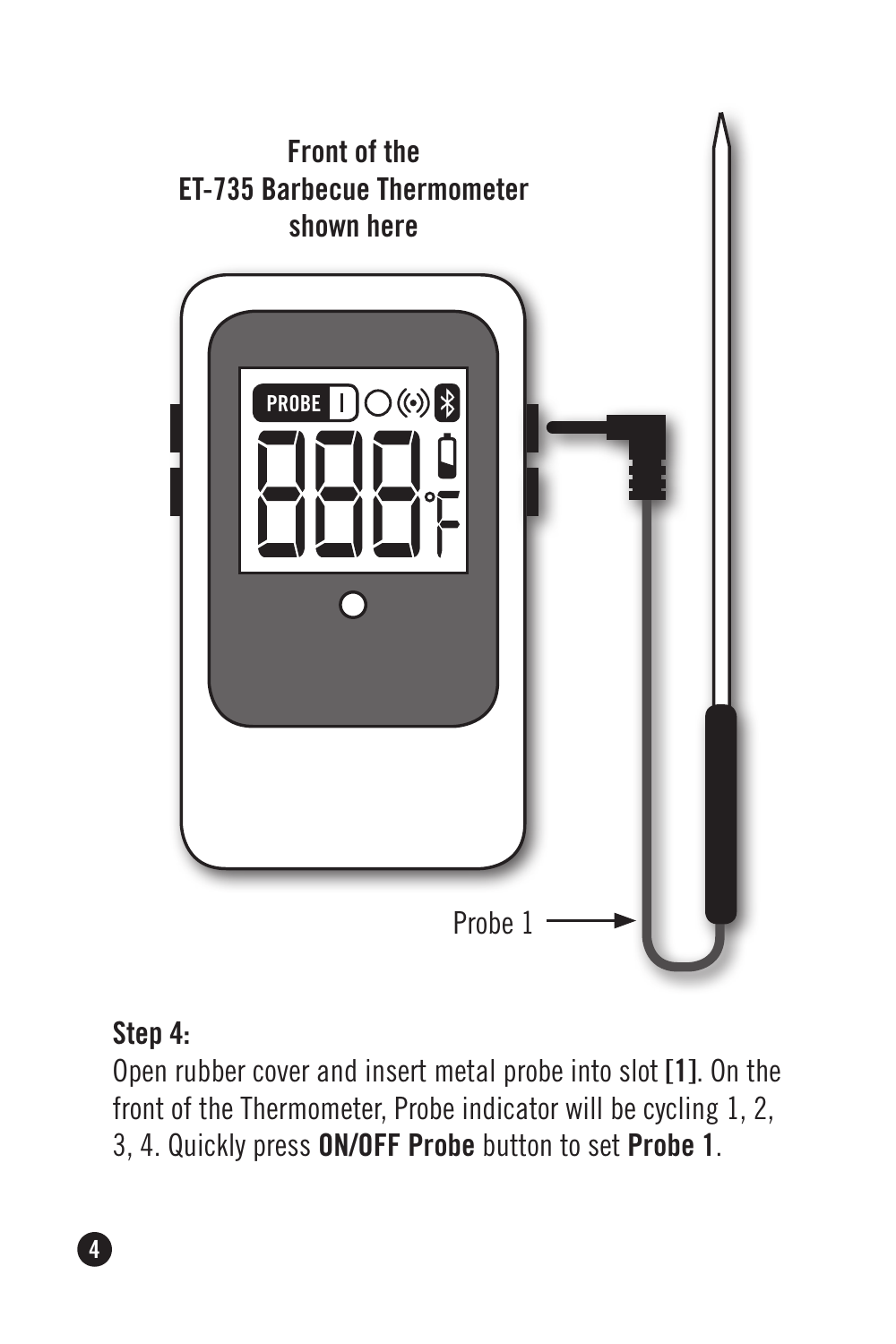## **Step 5:**

On your iPhone, iPad, Android or Tablet, go to **Settings** and turn on **Bluetooth**.



#### **Step 6:**

Go to the Apple App Store or Google Play Store to download the Free **Redi Chek** app. When searching for the app, make sure to type **Redi Chek** as two words. Once you have successfully downloaded the **Redi Chek** app, open it.



**Redi Chek** app icon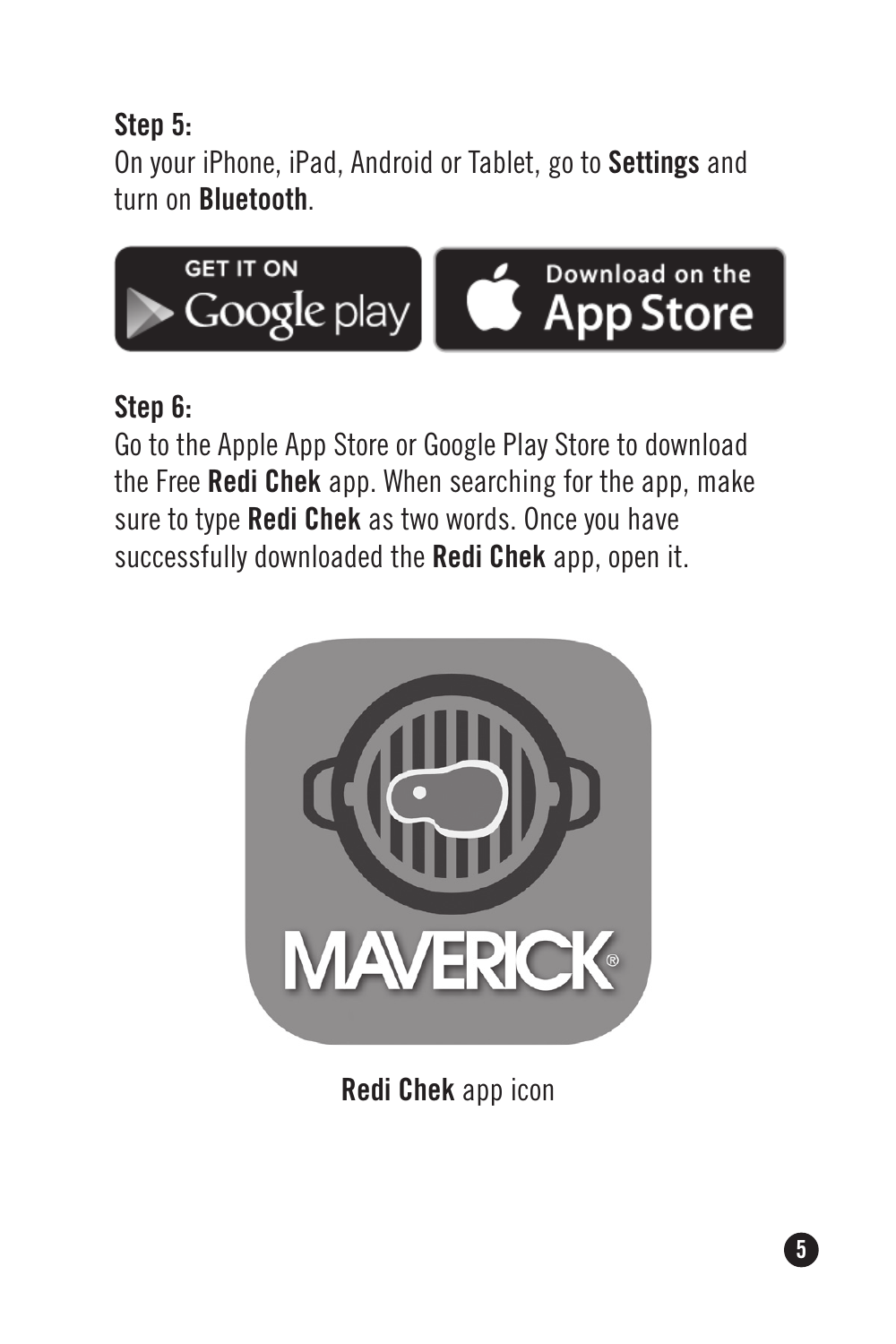**Step 7:**

When you turn on the **Redi Chek** app, screen (A) will appear. Tap the unit displayed at the top to pair to **Bluetooth**. Your **ET-735** Thermometer unit may have its own unique name which may be different than the one shown below.



**6**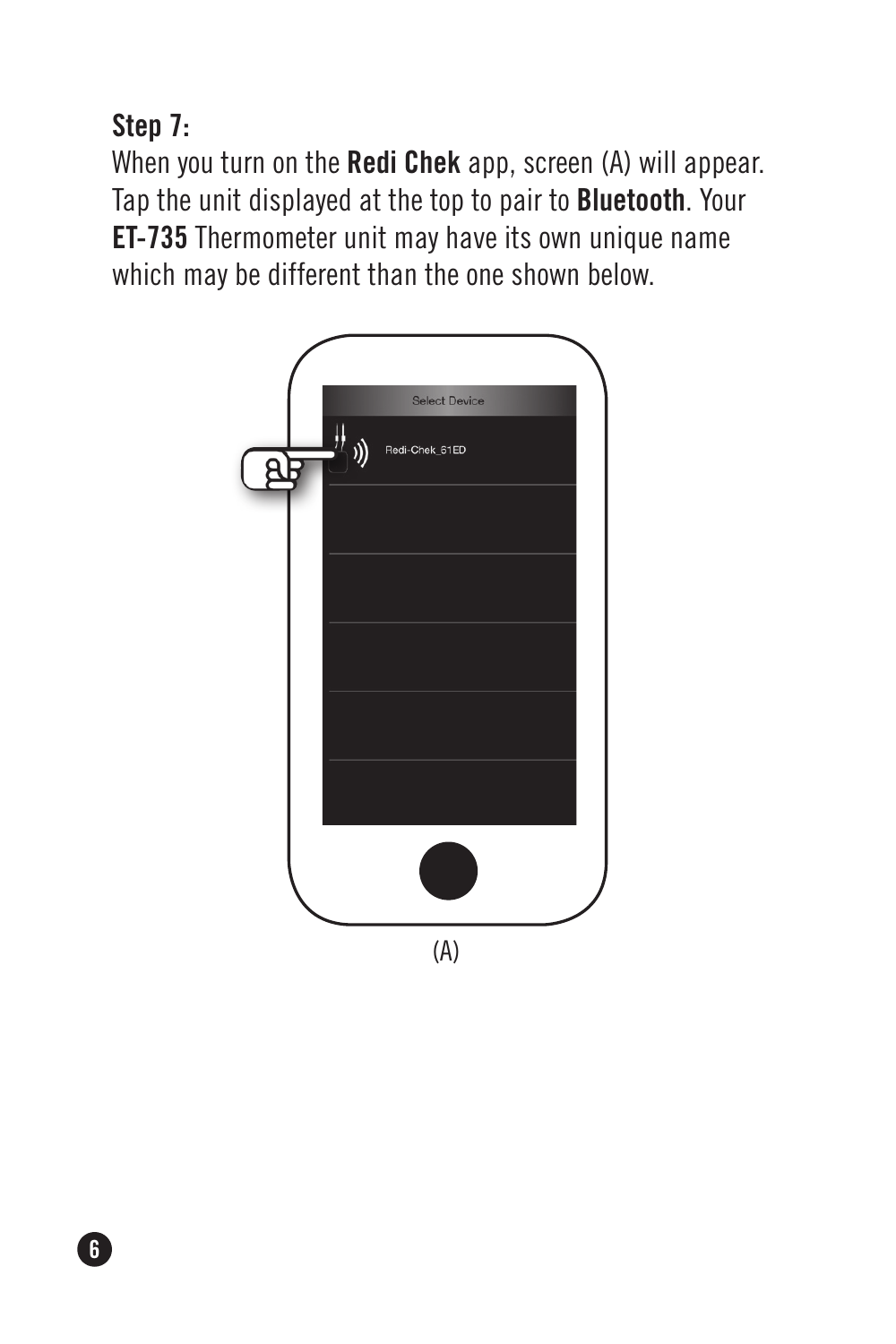# **Step 8:**

Now you are on screen (B). Tap **Setting** at lower right corner of the screen.



## **Step 9:**

Now you are on screen (C). Select Temperature Unit **<sup>0</sup> C** or **<sup>0</sup> F.** Next, select **Ringtones.**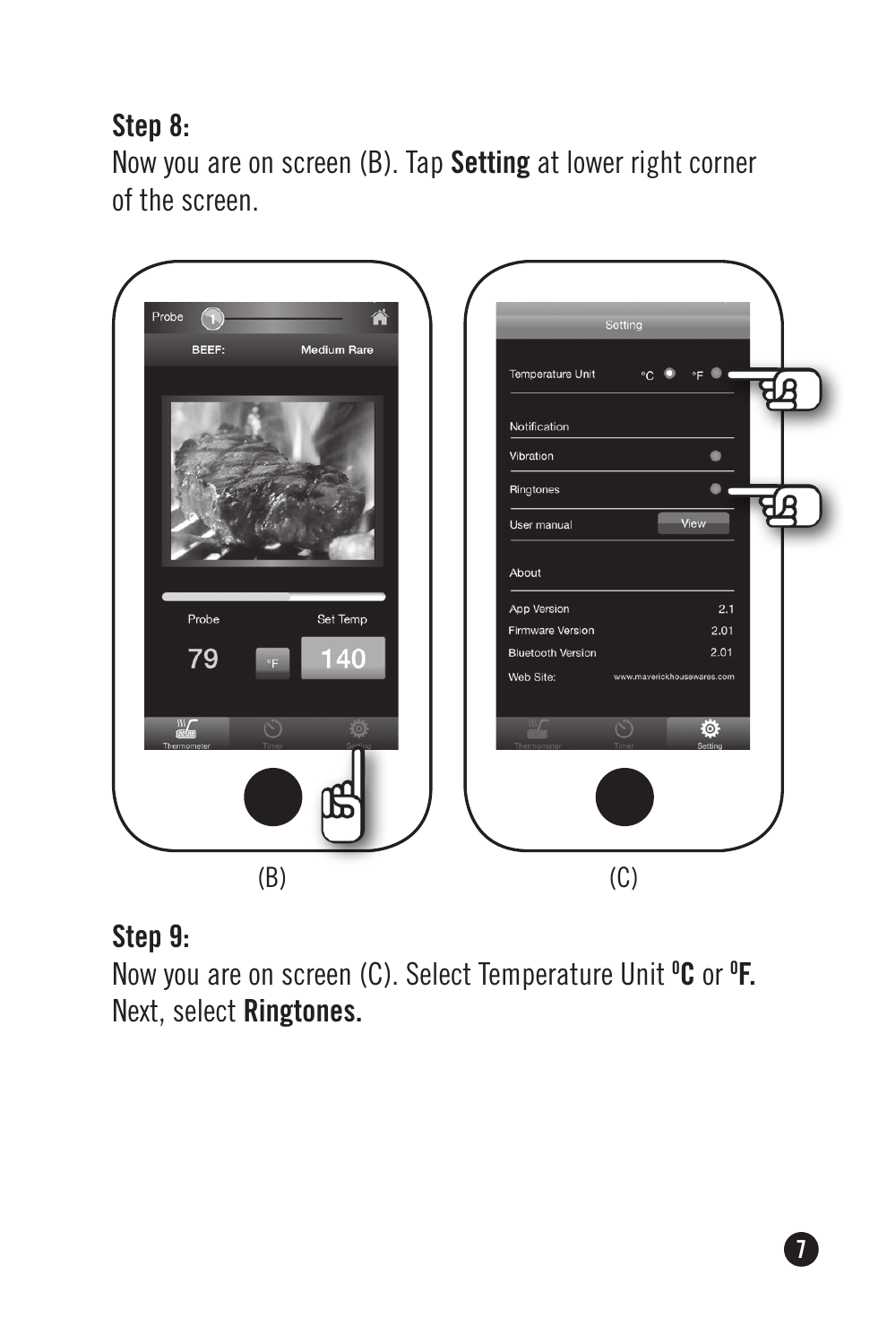**Step 10:**

Now you are on screen (D). Select your preferred alert sound. Tap **Confirm**.



#### **Step 11:**

Now you are back on screen (C). At the bottom left of the screen, tap **Thermometer**.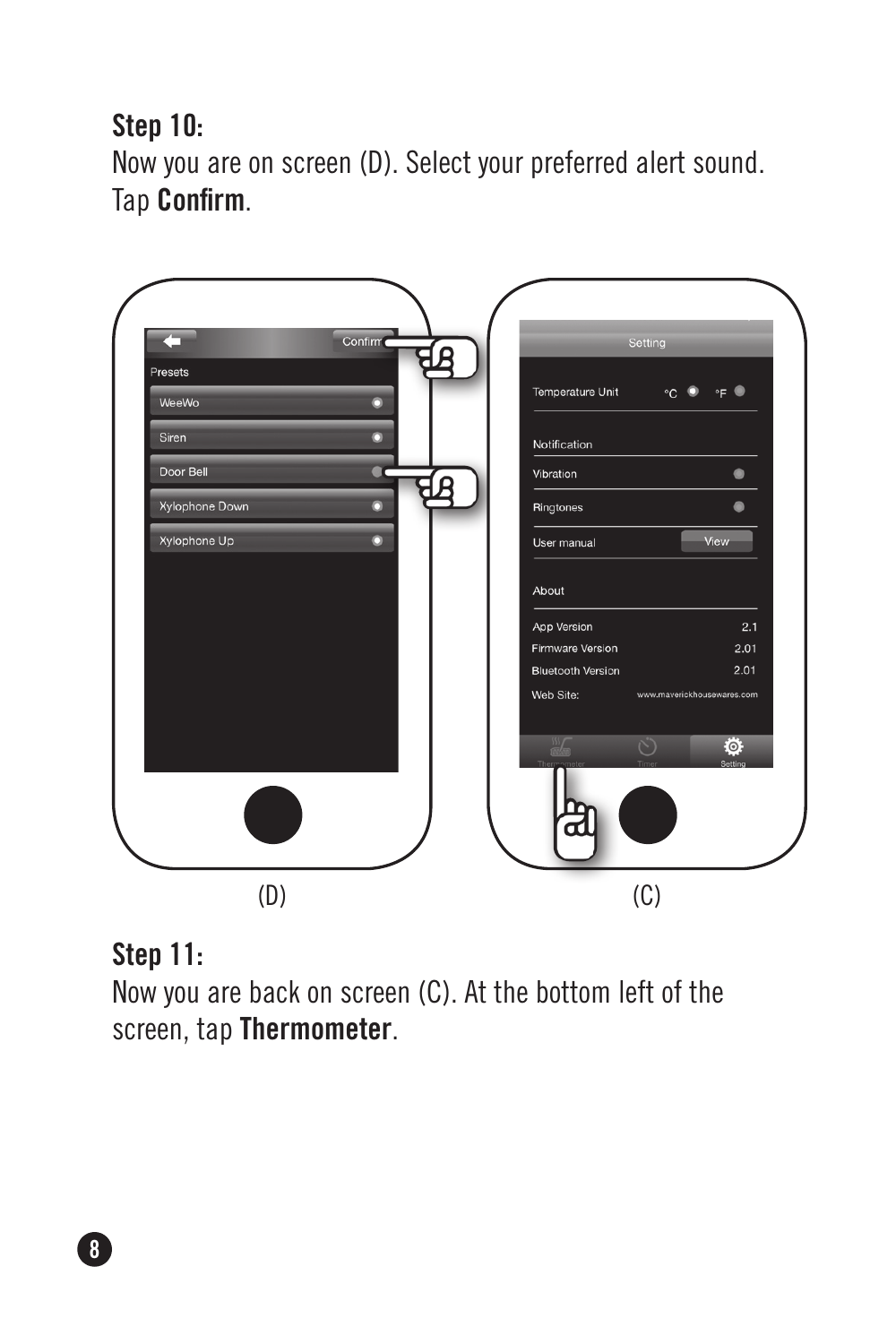**Step 12:**

Now you are back on screen (B). Tap photo in center of your screen to set Probe **[1]**.



## **Step 13:**

You are now on screen (E). Scroll through the meat or BBQ options on the left side of your screen and make a selection. (For directions on how to set the BBQ option, go to page 13 of this manual.) Then scroll down the right side of the screen to choose a preset temperature for desired doneness or select a Customized doneness temperature. Tap **OK**.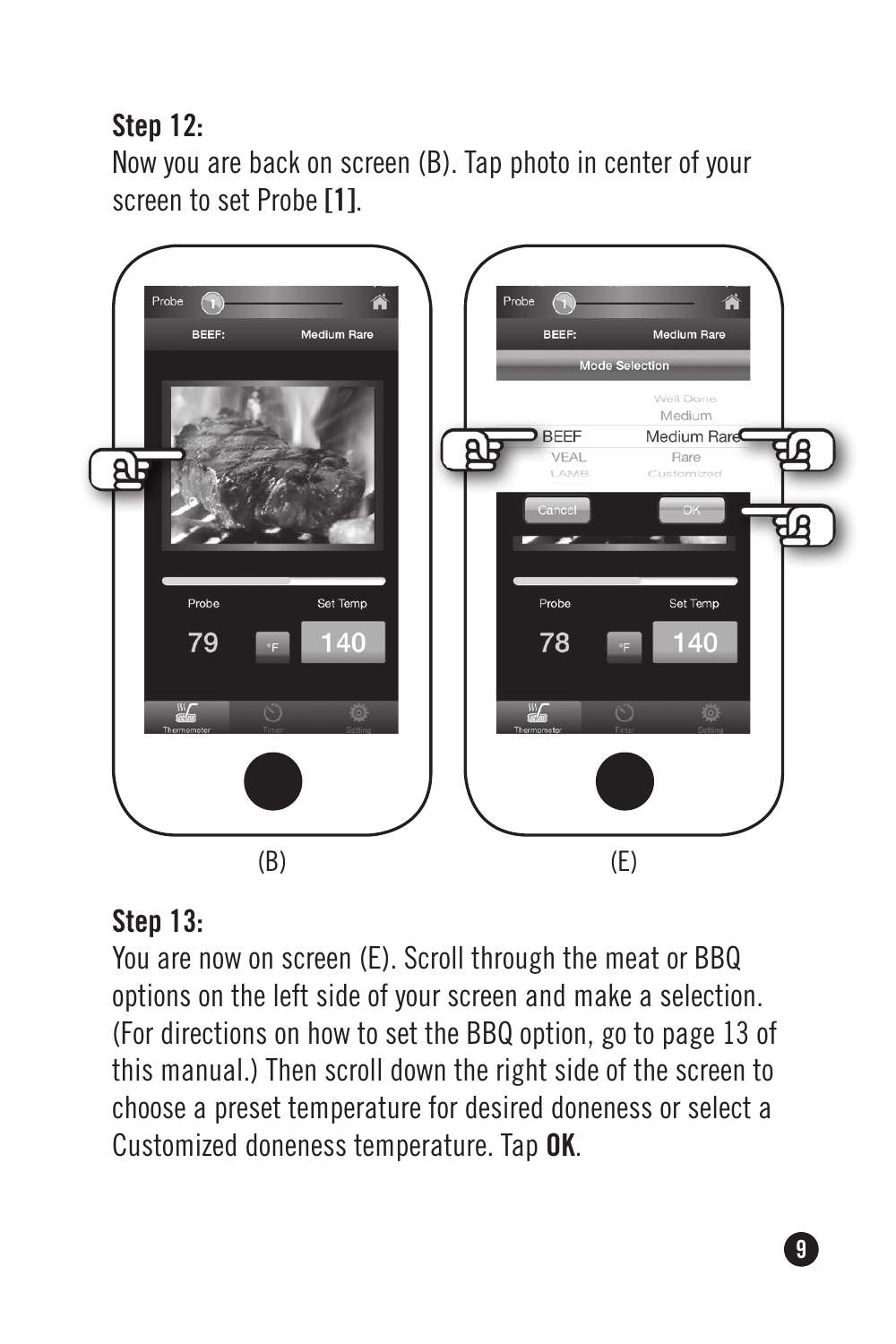If you select **Customized Temperature**, you will open up screen (F). Select a **Customized Temperature** setting and then tap the return arrow.



#### **Step 14:**

You are now back on screen (B). At bottom center of the screen, tap **Timer**.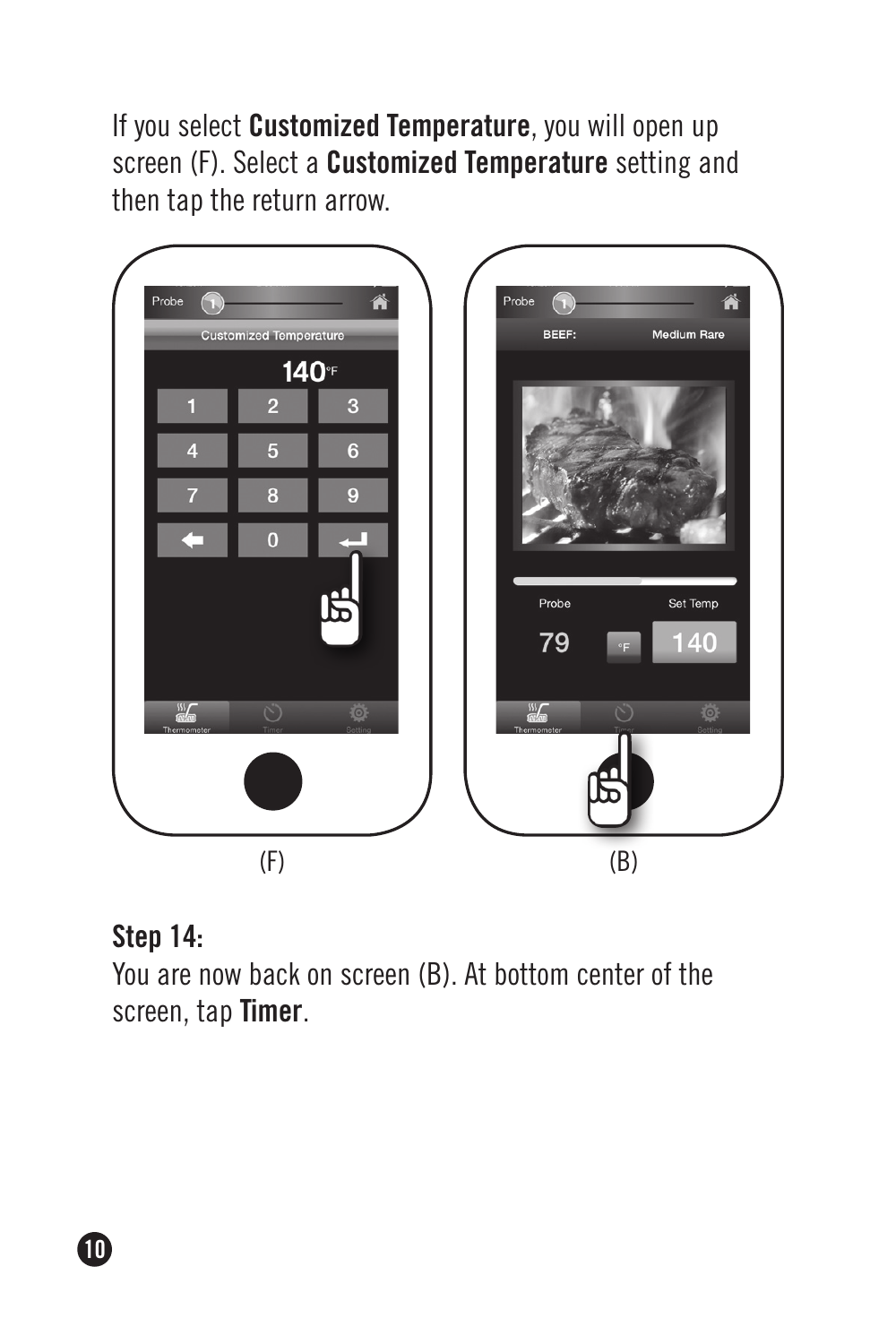# **Step 15:**

You are now on screen (G). The **Timer** may be set to determine doneness in addition to, or instead of, the preset or **Customized Temperature** setting. Scroll to set cooking time in hours, minutes and seconds. When you are ready to start the **Timer**, tap the green button.

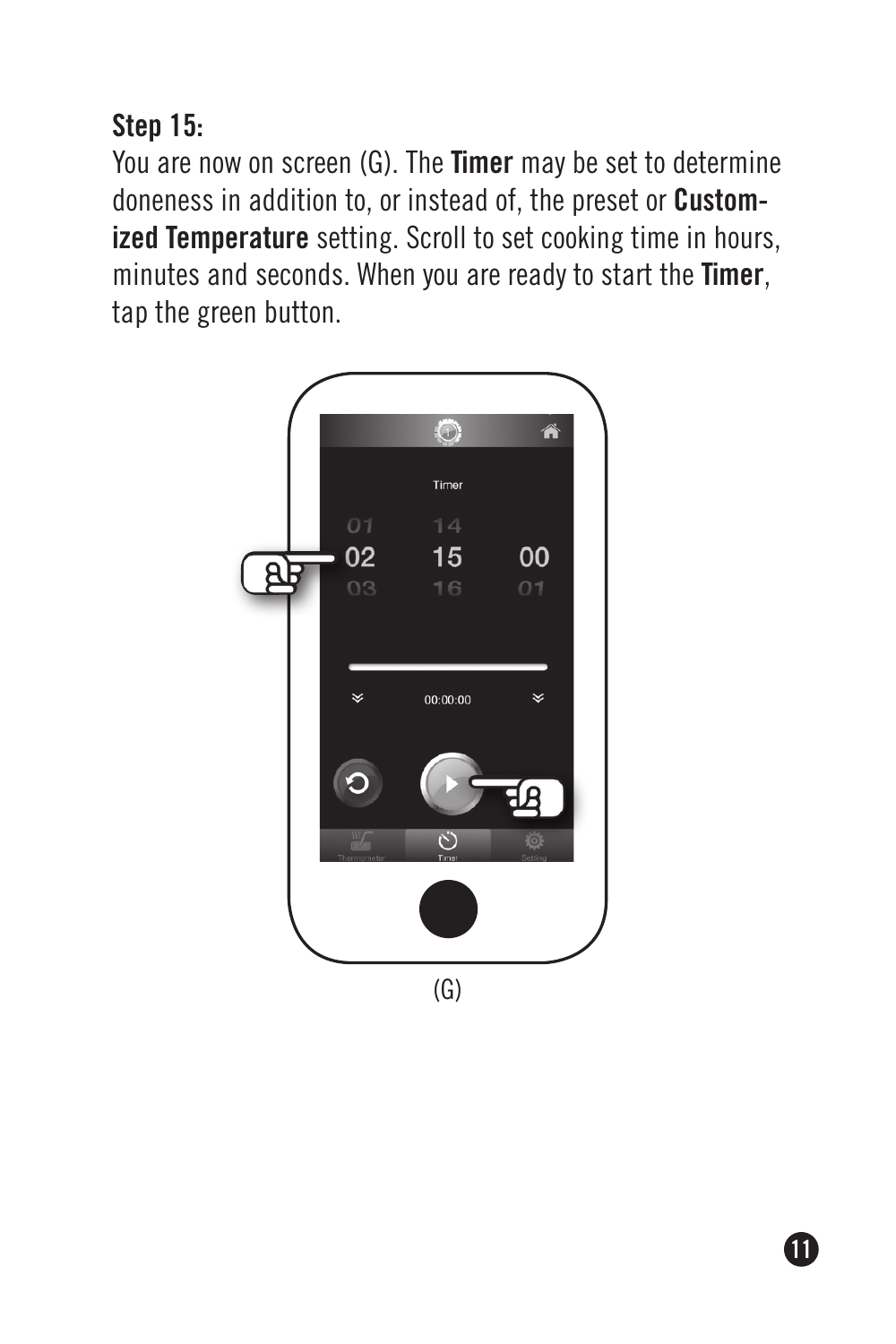# **Step 16:**

Insert the metal probe tip into the center of the meat. Place the meat onto the grill or into the oven but leave the probe wire and the **ET-735** Thermometer outside the grill cover or oven door. Be sure the probes and their wires do not come in direct contact with the flame on your grill. When the internal temperature of the meat reaches the programmed doneness, the alert will sound on your smart device and the temperature setting on the **ET-735** thermometer will flash.

## **Monitor Your Cooking:**

Tap **Home** Icon to get to screen (H). Now you can monitor your **[1]** Probe temperature progress.

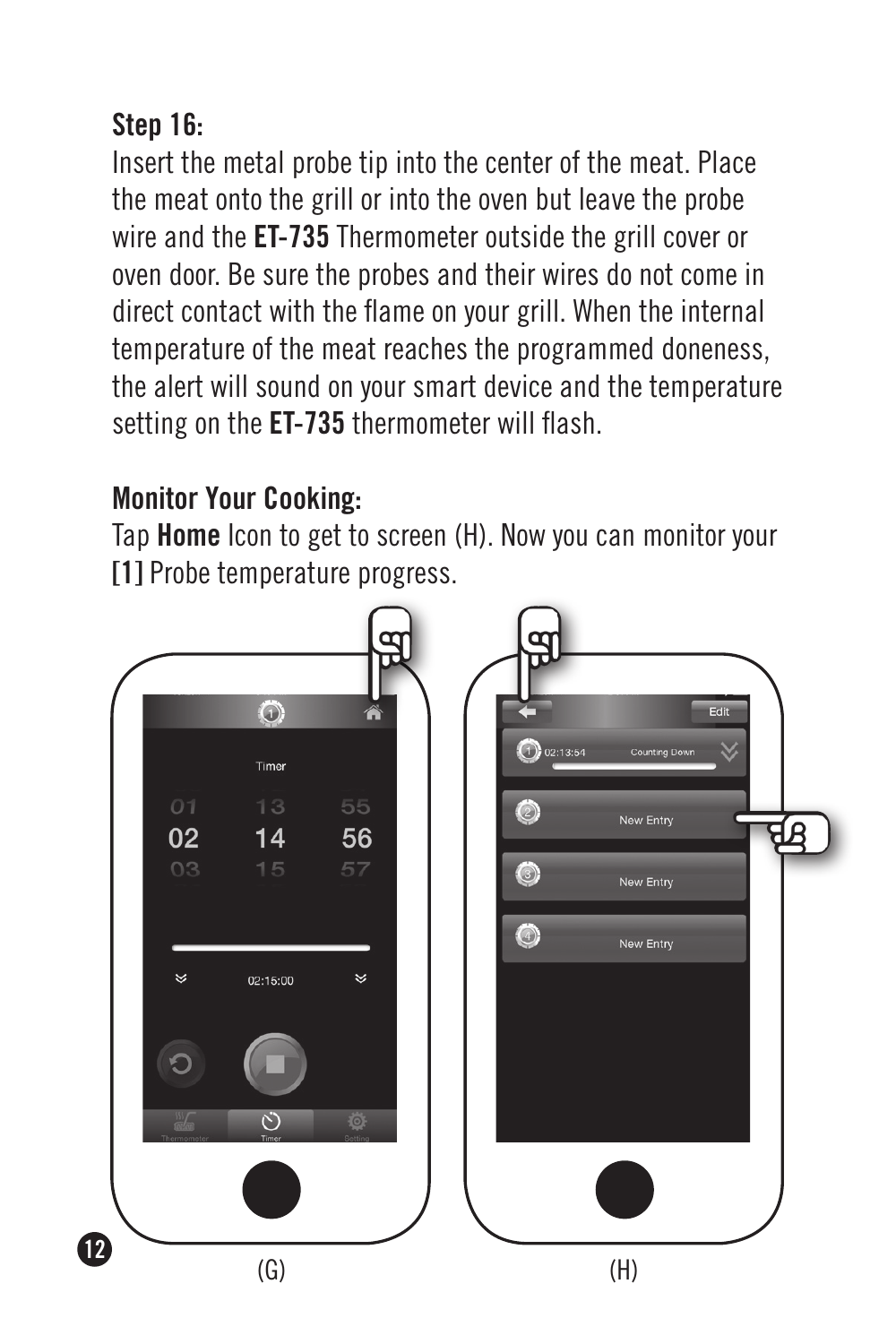# **Program Additional Probes:**

Press back arrow to set additional probes. Follow previous **Step 12 and 13** to program up to three additional probes. The **ET-735** comes with two probes. To purchase additional probes, go to **www.maverickhousewares.com**.

#### **BBQ Mode Selection:**

Scroll to the **BBQ** setting on the left of the screen. Tap **OK**. The **BBQ** option allows you to control the grilling temperature from an optimum High 5720 F to an optimum Low 320 F. Tap your desired **High Temperature** and then tap the return arrow in lower right corner. Now tap in desired **Low Temperature**. If the grill temperature falls out of either your High or Low set temperature range, your smart device will alert you so you can adjust the grill's heat settings. Attach the probe securely onto the grill grates using the enclosed grill clip/s. Make sure the probes and their wires do not come in direct contact with the flame on your grill.

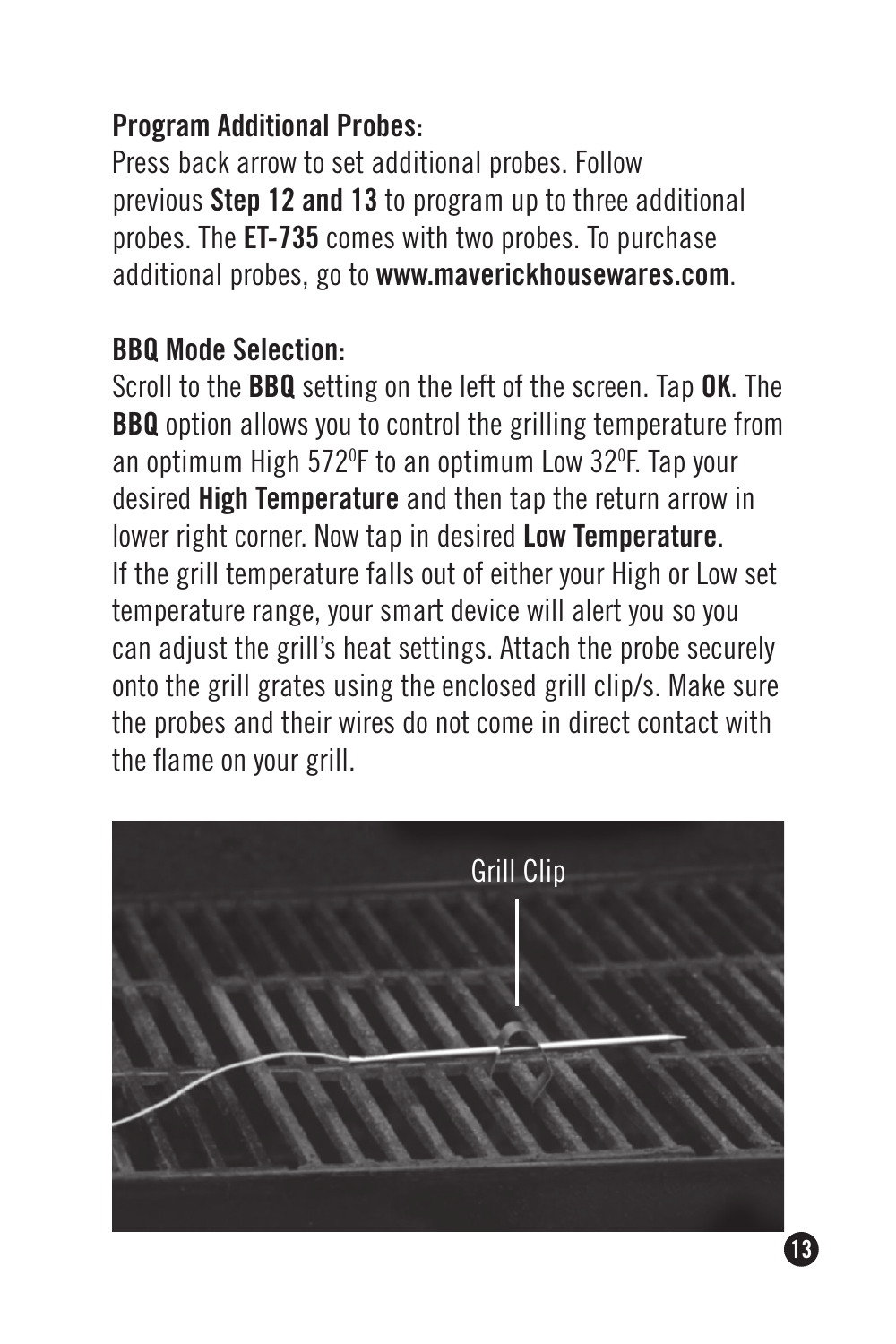#### **Important ET-735 Barbecue Thermometer Information**

- To turn off the **ET-735**, press and hold the ON/OFF button for 3 seconds.
- When you are on the **Timer** screen (G), you can swipe the screen to the left to reveal the **Stopwatch** function.
- Do not touch hot stainless steel probes or wires with bare hands. Always wear heat resistant gloves before removing probes and wires from food during or just after cooking.
- $\bullet$  **ET-735** temperature range is -4<sup>o</sup>F to 572<sup>o</sup>F (-20<sup>o</sup>C to 300<sup>o</sup>C).
- Clean the Food Probe and Probe Wires by wiping them with a soft cloth and warm, soapy water. Do not immerse the Probe Jacks or Thermometer in water or dishwasher.
- Optimum Bluetooth range is 160 feet. This is under ideal conditions with no obstructions and a straight line between the thermometer and your smart device. Actual range may be less.

#### **Cooking Tips**

- When inserting the Food Probe, be sure the tip is not touching bone or resting in fat.
- For steaks and chops, insert the Food Probe from the side to the center.
- Allow meats to rest 3 to 5 minutes or longer before slicing to allow its flavorful juices time to redistribute throughout the meat.
- Meat continues to cook while resting. Final doneness temperature can increase 3 to 10 degrees. **14**